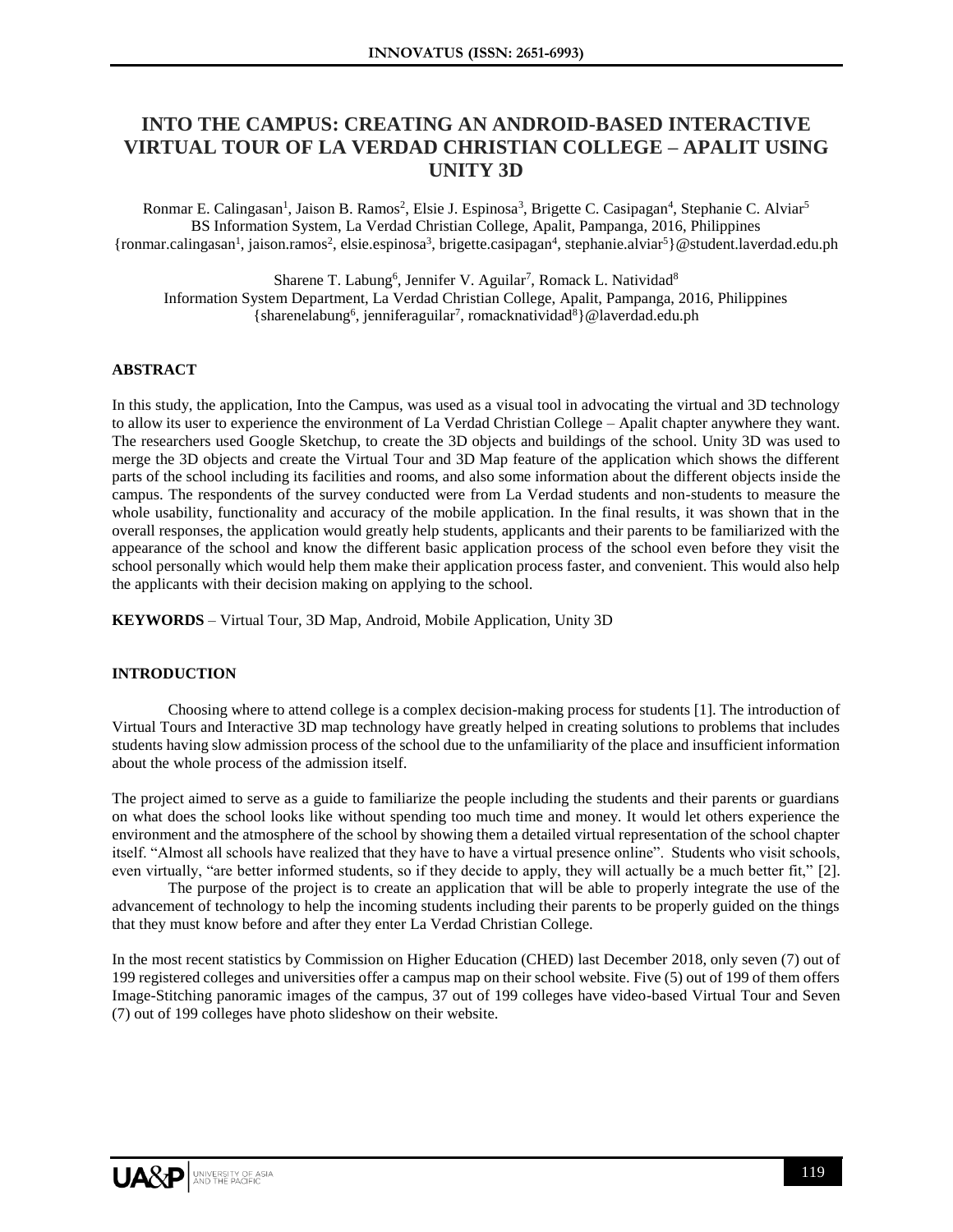#### **Objectives**

The general objective of the project is to make an interactive virtual tour of the campus to showcase the whole architecture of the school. Second is to minimize the inconvenience of new student applicants and parents in the application process.

For the specific objectives of the research:

- To create a 3D Representation of the different buildings and structures of LVCC Apalit using unity 3D and Google Sketchup Applications.
- To deploy the project as an android application and install it to compatible android devices.
- To Prove if the application will be able to help minimize the inconvenience of students and parents in the application process

#### **Conceptual Framework**

For the researchers to create the application, they have gathered first some information and data about the different process and policies of the school through interviews. Different photos of the school's infrastructures and facilities were also taken for the reference during the creation of the 3D objects. Navigational Map of the campus grounds were also borrowed from the school's engineer to serve as a guide for the 3D Map feature of the application.



**Figure 1. Conceptual Framework of the Project**

Translating the photos taken into 3D object was one of the process that the developers has done to create the application. After the creation of the 3D objects, it will be imported to other application for the creation of the virtual environment. Then once the application is ready to be used, it will be rendered as an Android Package Kit to be deployed in Android devices.



**Fig 2. Creation of 3D Building Fig 3. Importing 3D Objects to Unity Fig.4. Rendering to APK** 

After some programming, testing, debugging and revisions, the application was then finalized and deployed to a compatible android device.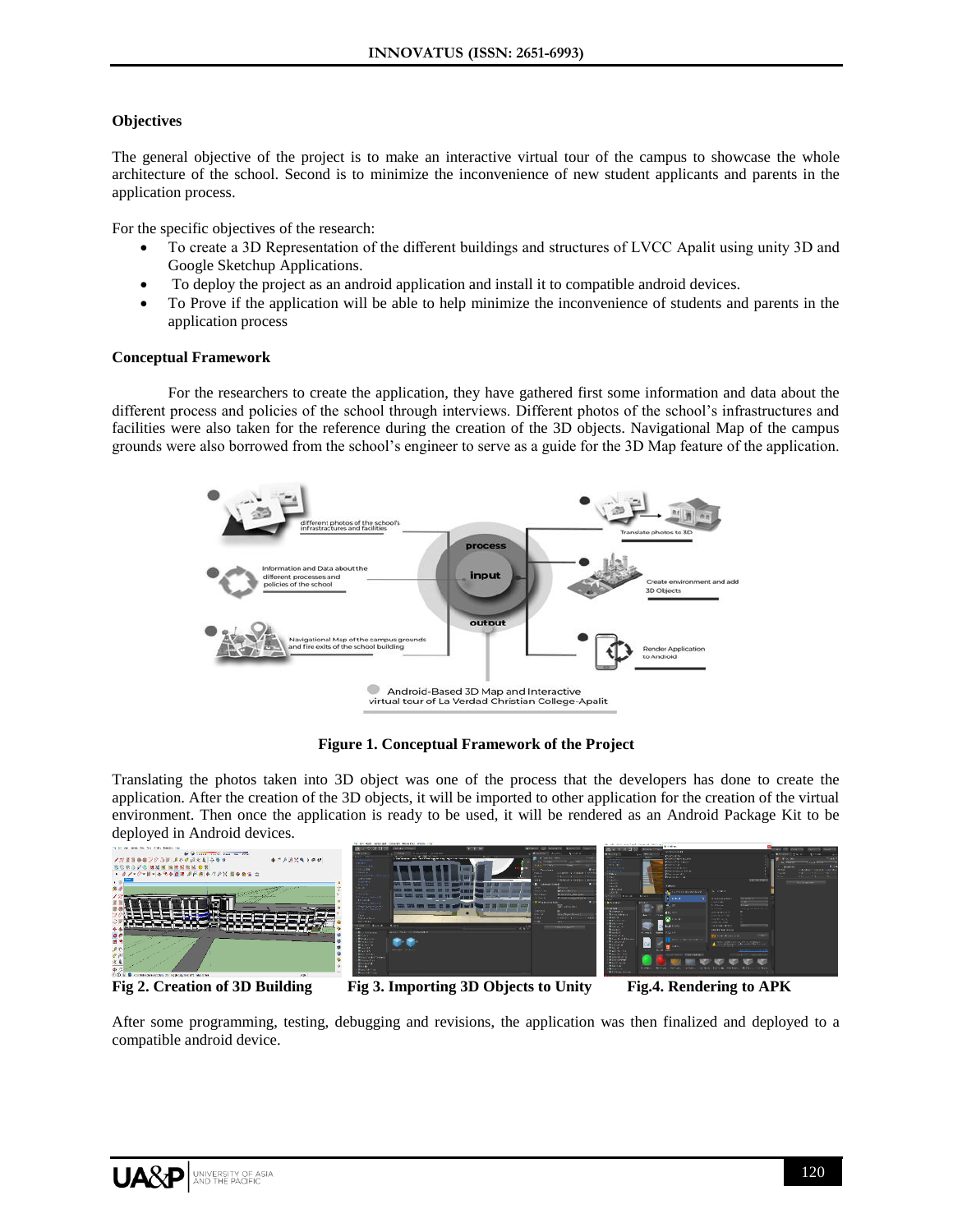

 **Fig. 5. Screenshot of the 3D Map Feature Fig. 6. Screenshot of the Virtual Tour** 

## **LITERATURE REVIEW**

## **Usage and Importance of Interactive Maps and Virtual Tours for Schools and Universities.**

The study entitled as Web Interactive Campus Map is a Web Based application created for Mindanao University of Science and Technology (MUST). The developers of the project have used the availability of Google Map API to develop the plan and the authors made use of custom overlay functions to achieve the possibility in adding additional functionalities of the campus map [3]. Abi Mandelbaum, whose company, YouVisit, creates a virtual walking tours for universities, said that about 80% of different applicants would visit no more than four college campuses around their area physically. These students have indicated that having a campus visit was a significant factor that affects their decision-making [4]. Having a virtual tour of the campus makes it stand out among other universities that don't have virtual campus tour and students may promote or share their experience in using your virtual campus tour to their friends, parents, and relatives to help in deciding if they want to enroll to that university [5].

# **METHODOLOGY**

## **Development Requirements**

Hardware: Unity 3D, which is the leading platform in the developments of the application requires a laptop or a desktop that has a minimum specification of two (2) Gigabytes of Random-Access Memory (RAM) and a Hard Disk Drive (HDD) with at least 500 Gigabyte of memory [7]. Listed below are the major software and its versions that have been used during the development process of the application. These software requirements include the 3D engine and the programming language used is the coding process.

| Software            | <b>Specification</b> | <b>Description</b>                                           |  |
|---------------------|----------------------|--------------------------------------------------------------|--|
| Unity 3D            | Ver. 5.6.1           | A 3D Engine used by the developers to create the application |  |
| Google Sketchup     | Ver. 2015            | tool used to create 3D Models                                |  |
| Adobe Photoshop CS6 | Ver. 13.0.1.3        | Used for editing images and better graphic                   |  |
| Adobe Fuse CC       | Ver. 2014            | Used for creating 3D Human Character                         |  |
| C#                  | Ver $4.0$            | Object-Oriented scripting language used for the development  |  |

| Table 1. Major Software Used in the Development of the Application |  |
|--------------------------------------------------------------------|--|
|--------------------------------------------------------------------|--|

#### **Benchmarking**

For the researchers to test the application on different devices and measure the performance on each device, the proponents of the project have conducted some benchmarking on different smartphones with different price range and different specifications.

| таріс 20 тымі она энци српонс азса ні всійсніцаї кінд ана пэ эреспісатоно |                 |                  |                    |                    |  |  |
|---------------------------------------------------------------------------|-----------------|------------------|--------------------|--------------------|--|--|
| <b>Brand Name</b>                                                         | Oppo A37f       | Samsung J5       | Oppo A3s           | Oppo F5            |  |  |
| <b>Price Range</b>                                                        | PHP $3.5K - 4K$ | PHP $3.5K - 4K$  | <b>PHP 7K - 8K</b> | PHP $7K - 10K$     |  |  |
| <b>Android Version</b>                                                    | 5.0 Lollipop    | 5.1 Lollipop     | 8.1 Oreo           | 7.1 Nougat         |  |  |
| <b>Chipset</b>                                                            | <b>Oualcomm</b> | <b>Oualcomm</b>  | Oualcomm           | MediaTek Helio P23 |  |  |
|                                                                           | Snapdragon 410  | Snapdragon 410   | Snapdragon 450     |                    |  |  |
| <b>CPU</b>                                                                | Ouad Core       | <b>Ouad Core</b> | Octa-Core          | Octa-Core          |  |  |

**Table 2. Android Smartphone used in Benchmarking and its Specifications**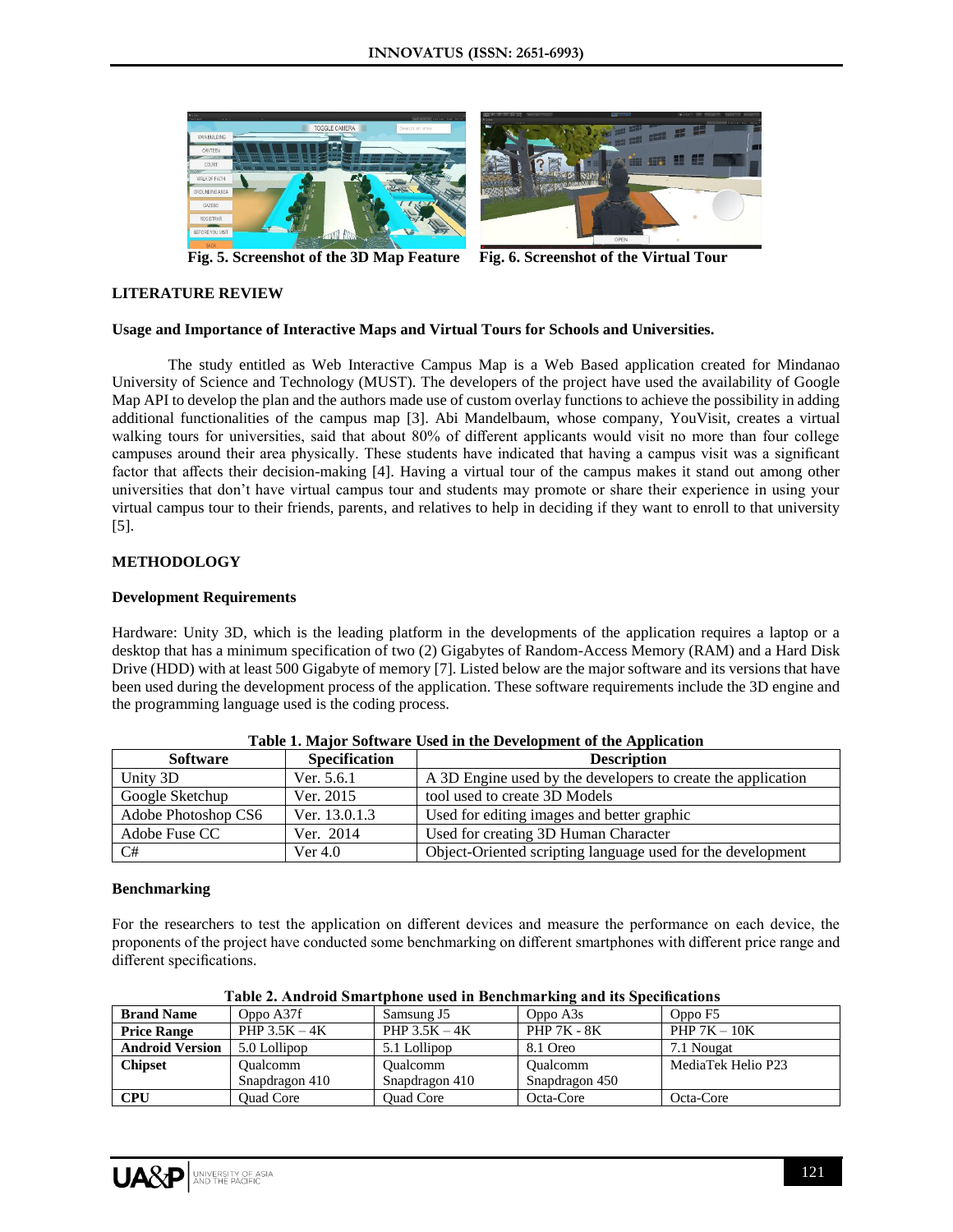| <b>GPU</b>             | Adreno 306                  | Adreno 306     | Adreno 506          | Mali G71                |
|------------------------|-----------------------------|----------------|---------------------|-------------------------|
| <b>Brand Name</b>      | Asus A007                   | Samsung S8     | Xiaomi Pocophone F1 | Xiaomi Mi Mix 3         |
| <b>Price Range</b>     | PHP 7K                      | PHP 30K above  | PHP 14K - 16K       | PHP 30K above           |
| <b>Android Version</b> | 6.0 Marshmallow             | 8.1 Oreo       | $9.0$ Pie           | $9.0$ Pie               |
| <b>Chipset</b>         | Oualcomm<br><b>Oualcomm</b> |                | <b>Oualcomm</b>     | Qualcomm Snapdragon 845 |
|                        | Snapdragon 410              | Snapdragon 835 | Snapdragon 845      |                         |
| <b>CPU</b>             | <b>Ouad Core</b>            | Octa-Core      | Octa-Core           | Octa-Core               |
| <b>GPU</b>             | Adreno 306                  | Adreno 540     | Adreno 630          | Adreno 630              |

#### **Table 3. Benchmark Results According to Different Scenes of the Application**

| <b>Scenes</b> |          | <b>Brand</b> | Oppo A37f       | Samsung J5 | $Oppo\,A3s$ | Oppo F5       |
|---------------|----------|--------------|-----------------|------------|-------------|---------------|
| 3D Map        |          |              | Laggy, Playable | Plavable   | Smooth      | Smooth        |
| Facade        | (Virtual |              | Laggy, Playable | Laggy,     | Smooth      | <b>Smooth</b> |
| Tour)         |          |              |                 | Plavable   |             |               |
| Canteen       |          |              | Smooth          | Smooth     | Smooth      | Smooth        |
| Hallways      |          |              | Smooth          | Smooth     | Smooth      | Smooth        |
| Registrar     |          |              | Smooth          | Smooth     | Smooth      | Smooth        |
| Rooms         |          |              | Smooth          | Smooth     | Smooth      | Smooth        |

| <b>Scenes</b> |          | <b>Brand</b> | Asus $A007$     | Samsung S8 | Xiaomi Pocophone F1 | Xiaomi Mi Mix 3 |
|---------------|----------|--------------|-----------------|------------|---------------------|-----------------|
| 3D Map        |          |              | Laggy, Playable | Smooth     | Smooth              | Smooth          |
| Façade        | (Virtual |              | Laggy, Playable | Smooth     | Smooth              | Smooth          |
| Tour)         |          |              |                 |            |                     |                 |
| Canteen       |          |              | Smooth          | Smooth     | Smooth              | Smooth          |
| Hallways      |          |              | Smooth          | Smooth     | Smooth              | Smooth          |
| Registrar     |          |              | Smooth          | Smooth     | Smooth              | Smooth          |
| Rooms         |          |              | Smooth          | Smooth     | Smooth              | Smooth          |

During the benchmarking process, smartphones that has an operating system of android 4.0 and below does allow the application to be installed. However, when the user starts the application, it only shows black screen and the whole application won't load. Also, even if the smartphone has high-end specs, and can run the application smoothly if it has low available memory, the application will crash during the loading of the virtual tour. But freeing up more space will fix the issue. The most recent render of the application will take up to 408 Megabytes of memory upon installation and will need at least 100 MB more memory for it to extract the resources during its loading phase in different scenes of the App.

## **RESULTS**

The proponents of the project surveyed to evaluate the usability, accuracy, and functionality of the mobile application and used ISO/IEC 9126 to measure and evaluate to the overall software quality. Purposive Sampling was used to obtain good quality sample and information from random people.

The respondents are composed of 30 students from La Verdad, 16 students from other schools, nine non-students, 4 LVCC Alumni and one parent. The results of the survey responses are illustrated below.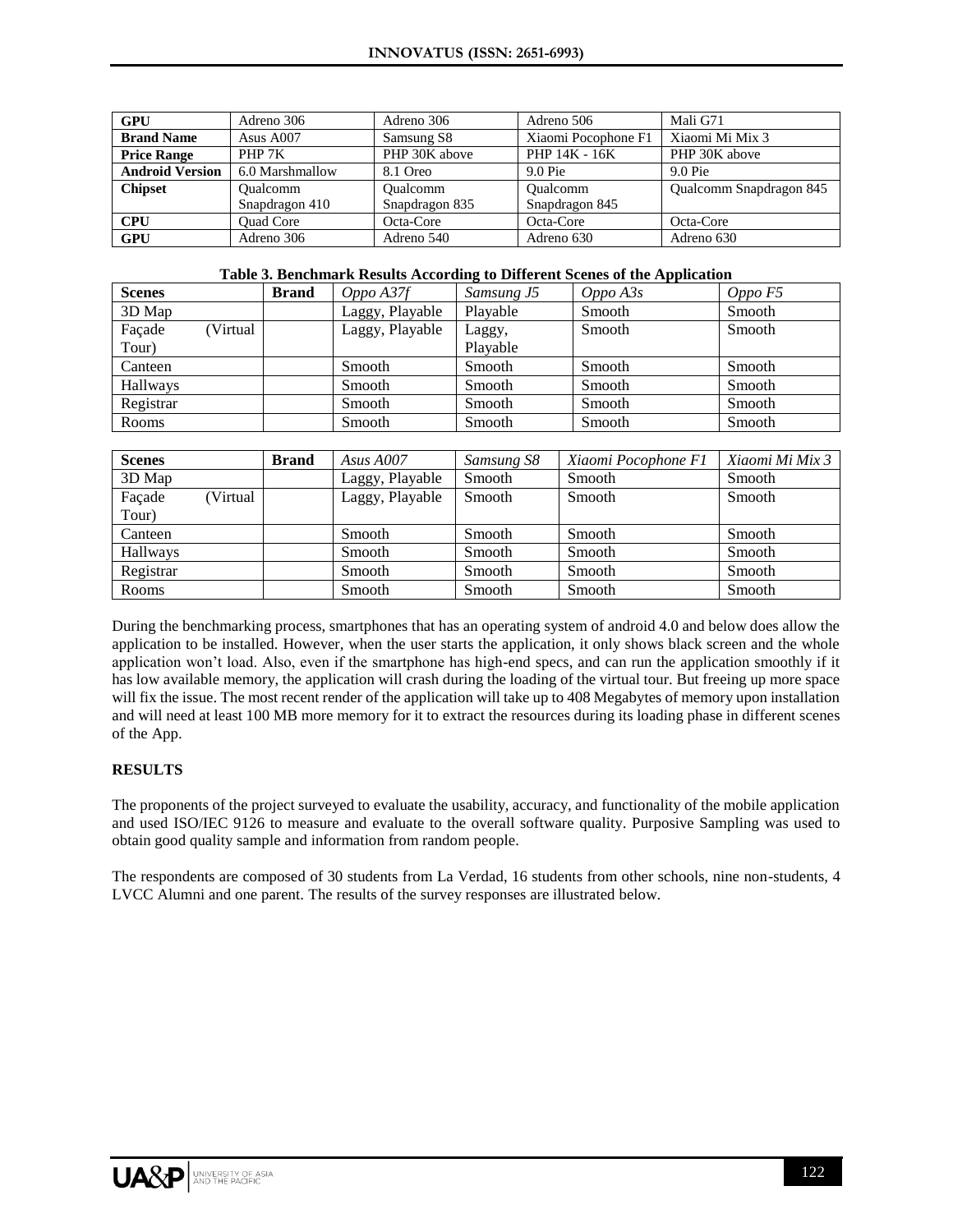



■ Very Satisfactory ■ Satisfactory ■ Needs Improvement

**El** Poor



Able to use smoothly Immediately understood Able to be familiarize in Overall impression the function of each every part of the campus





**Figure 4. Percentage of the Responses According to the Reliability and Accuracy**

# **CONCLUSIONS AND RECOMMENDATIONS**

Outstanding

During the deployment of *Into the Campus application* to other devices, the users have encountered some problems, but with the efforts of the proponents to minimize the errors and lapses, these issues were handled successfully. With the help of the participants in the survey and advisers of the program, the proponents got the results and concluded the following

- The application would greatly help ease the inconvenience of the applicant during the application process.
- The application will be helpful in the decision-making of the incoming students.
- The visitors will become more informed and oriented about what should they know before entering the campus.